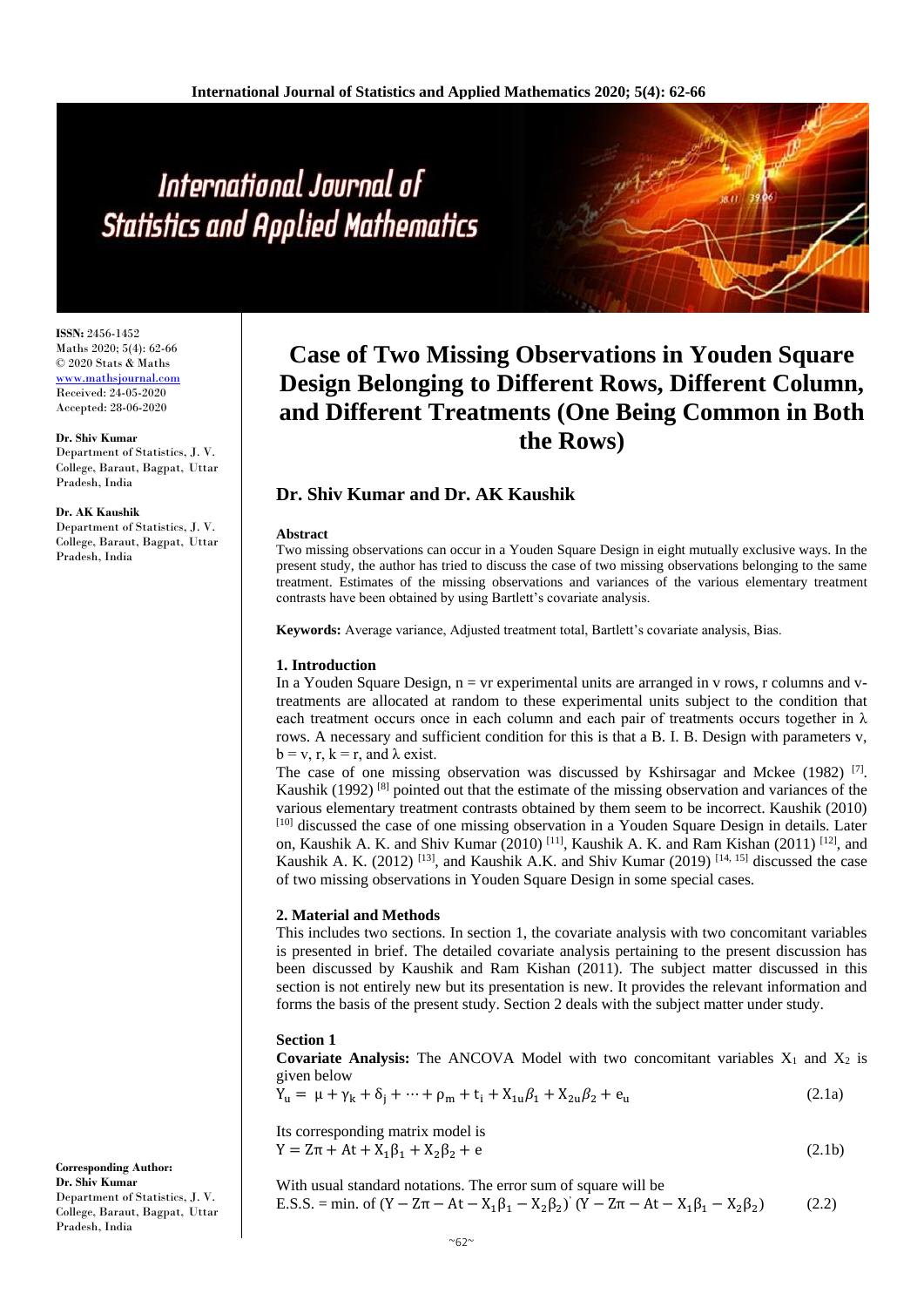(2.13)

with respect to  $\pi$ , t,  $\beta_1$ , and  $\beta_2$  only. We get the least square estimates as below :

$$
\hat{\pi} = (Z'Z)^{-1}(Z'Y - Z'\hat{A}t - Z'^{X_1\hat{\beta}_1} - Z'^{X_2\hat{\beta}_2})
$$
\n
$$
\hat{t} = \overline{C}(Q_{(y)} - Q_{(X_1)}\hat{\beta}_1 - Q_{(X_2)}\hat{\beta}_2)
$$
\n
$$
\begin{bmatrix} \hat{\beta}_1 \\ \hat{\beta}_2 \end{bmatrix} = \begin{bmatrix} E_{X_1X_1} & E_{X_1X_2} \\ E_{X_2X_1} & E_{X_2X_2} \end{bmatrix}^{-1} \begin{bmatrix} E_{X_1Y} \\ E_{X_2Y} \end{bmatrix}
$$
\n
$$
(2.5)
$$

Where

 $C = A'A - A'Z(Z'Z)^{-1}Z'A$  $Q_{(Y)} = A'Y - A'Z(Z'Z)^{-1}Z'Y$  $Q_{(X_1)} = A'X_1 - A'Z(Z'Z)^{-1}Z'X_1$  $Q_{(X_2)} = A'X_2 - A'Z(Z'Z)^{-1}Z'X_2$  $E_{X_1X_1} = X_1'X_1 - X_1'Z(Z'Z)^{-1}Z'X_1 - Q'_{(X_1)}\overline{C}Q_{(X_1)}$  $E_{X_1X_2} = X_1'X_2 - X_1'Z(Z'Z)^{-1}Z'X_2 - Q'_{(X_1)}\overline{C}Q_{(X_2)}$  $E_{X_2X_1} = X_2'X_1 - X_2'Z(Z'Z)^{-1}Z'X_1 - Q'_{(X_2)}\overline{C}Q_{(X_1)}$  $E_{X_2X_2} = X_2'X_2 - X_2'Z(Z'Z)^{-1}Z'X_2 - Q'_{(X_2)}\overline{C}Q_{(X_2)}$  $E_{X_1Y} = X_1'Y - X_1'Z(Z'Z)^{-1}Z'Y - Q'_{(X_1)}\overline{C}Q_{(Y)}$  $E_{X_2Y} = X_2'Y - X_2'Z(Z'Z)^{-1}Z'Y - Q'_{(X_2)}\overline{C}Q_{(Y)}$ 

After substituting these values in (2.2), the error sum of square will be

E. S. S. = Y'Y – Y'Z
$$
\hat{\pi}
$$
 – Y'A $\hat{t}$  – Y'X<sub>1</sub> $\hat{\beta}_1$  – Y'X<sub>2</sub> $\hat{\beta}_2$   
= E<sub>YY</sub> – [E<sub>X<sub>1</sub>Y</sub> E<sub>X<sub>2</sub>Y]</sub>  $\begin{bmatrix} E_{X_1X_1} & E_{X_1X_2} \\ E_{X_2X_1} & E_{X_2X_2} \end{bmatrix}^{-1} \begin{bmatrix} E_{X_1Y} \\ E_{X_2Y} \end{bmatrix}$  (2.6)

 $(2.8)$ 

With  $(\nu - 2)$  d.f. only. Under null hypothesis

 $H_0: t_1 = t_2 = \dots = t_v = 0$  the model (2.1) is reduced to  $Y = Z\pi + X_1\beta_1 + X_2\beta_2 + e$  (2.7)

The new error sum of square will be  $E_0$ .S.S. = min. of  $(Y - Z\pi - X_1\beta_1 - X_2\beta_2)'$   $(Y - Z\pi - X_1\beta_1 - X_2\beta_2)$ 

With respect to 
$$
\pi
$$
,  $\beta_1$ , and  $\beta_2$  only. We get the new least square estimates as below:  
\n
$$
\pi^* = (Z'Z)^{-1}(Z'Y - Z'X_1\beta_1^* - Z'X_2\beta_2^*)
$$
\n
$$
\beta_1^* = \left[\begin{matrix}E_{X_1X_1}^* & E_{X_1X_2}^* \end{matrix}\right]^{-1} \left[\begin{matrix}E_{X_1X_1}^* & E_{X_1X_2}^* \end{matrix}\right]^{-1} \begin{matrix}E_{X_1X_1}^* & E_{X_1X_2}^* \end{matrix}
$$
\n(2.10)

$$
\begin{bmatrix} P_1 \\ \beta_2^* \end{bmatrix} = \begin{bmatrix} x_{11} & x_{12} \\ E_{X_2X_1}^* & E_{X_2X_2}^* \end{bmatrix} \begin{bmatrix} x_1 \\ E_{X_2Y}^* \end{bmatrix}
$$
\nWhere\n
$$
E_{X_1X_1}^* = X_1'X_1 - X_1'Z(Z'Z)^{-1}Z'X_1
$$
\n
$$
E_{X_1X_2}^* = X_1'X_2 - X_1'Z(Z'Z)^{-1}Z'X_2
$$
\n(2.10)

 $E_{X_2X_1}^* = X_2'X_1 - X_2'Z(Z'Z)^{-1}Z'X_1$  $E_{X_2X_2}^* = X_2'X_2 - X_2'Z(Z'Z)^{-1}Z'X_2$  $E_{X_1Y}^* = X_1'Y - X_1'Z(Z'Z)^{-1}Z'Y$  $E_{X_2Y}^* = X_2'Y - X_2'Z(Z'Z)^{-1}Z'Y$ 

After substituting these values in (2.8), the error sum of square will be  $E_0.S.S = Y'Y - Y'Zπ^* - Y'X_1β_1^* - Y'X_2β_2^*$ 

$$
= E_{YY}^{*} - \begin{bmatrix} E_{X_1Y}^{*} & E_{X_2Y}^{*} \end{bmatrix} \begin{bmatrix} E_{X_1X_1}^{*} & E_{X_1X_2}^{*} \\ E_{X_2X_1}^{*} & E_{X_2X_2}^{*} \end{bmatrix}^{-1} \begin{bmatrix} E_{X_1Y}^{*} \\ E_{X_2Y}^{*} \end{bmatrix}
$$
\n
$$
(2.11)
$$

with  $(\nu + \nu - 3)$  d.f. only. Treatment sum of square will be obtained by

Treatment S. S. =  $E_0$ .S.S –  $E.S.S$  (2.12)

with  $(\nu - 1)$  d.f. only. The variance covariance matrix will be V(t̂) =  $\overline{C} \sigma^2$  + M $\phi^{-1}$ M' $\sigma^2$ 

Where

$$
M' = \begin{bmatrix} \hat{t}_{1}(x_{1}) & \hat{t}_{2}(x_{1}) & \cdots & \hat{t}_{V}(x_{1}) \\ \hat{t}_{1}(x_{2}) & \hat{t}_{2}(x_{2}) & \cdots & \hat{t}_{V}(x_{2}) \end{bmatrix} \qquad \emptyset = \begin{bmatrix} E_{X_{1}X_{1}} & E_{X_{1}X_{2}} \\ E_{X_{2}X_{1}} & E_{X_{2}X_{2}} \end{bmatrix}
$$
  
\n
$$
V(\hat{t}_{i} - \hat{t}_{j}) = 2\tau\sigma^{2} + [d_{1} \quad d_{2}]\phi^{-1} \begin{bmatrix} d_{1} \\ d_{2} \end{bmatrix} \sigma^{2}
$$
\n(2.14)

Where 
$$
\frac{d_1}{d_1} = {\hat{t}_{i(X_1)} - \hat{t}_{j(X_1)}}\
$$
 and  $d_2 = {\hat{t}_{i(X_2)} - \hat{t}_{j(X_2)}}$   
Average Variance =  $2a\sigma^2 + \frac{2}{(v-1)}tr.M\phi^{-1}M'\sigma^2$  (2.15)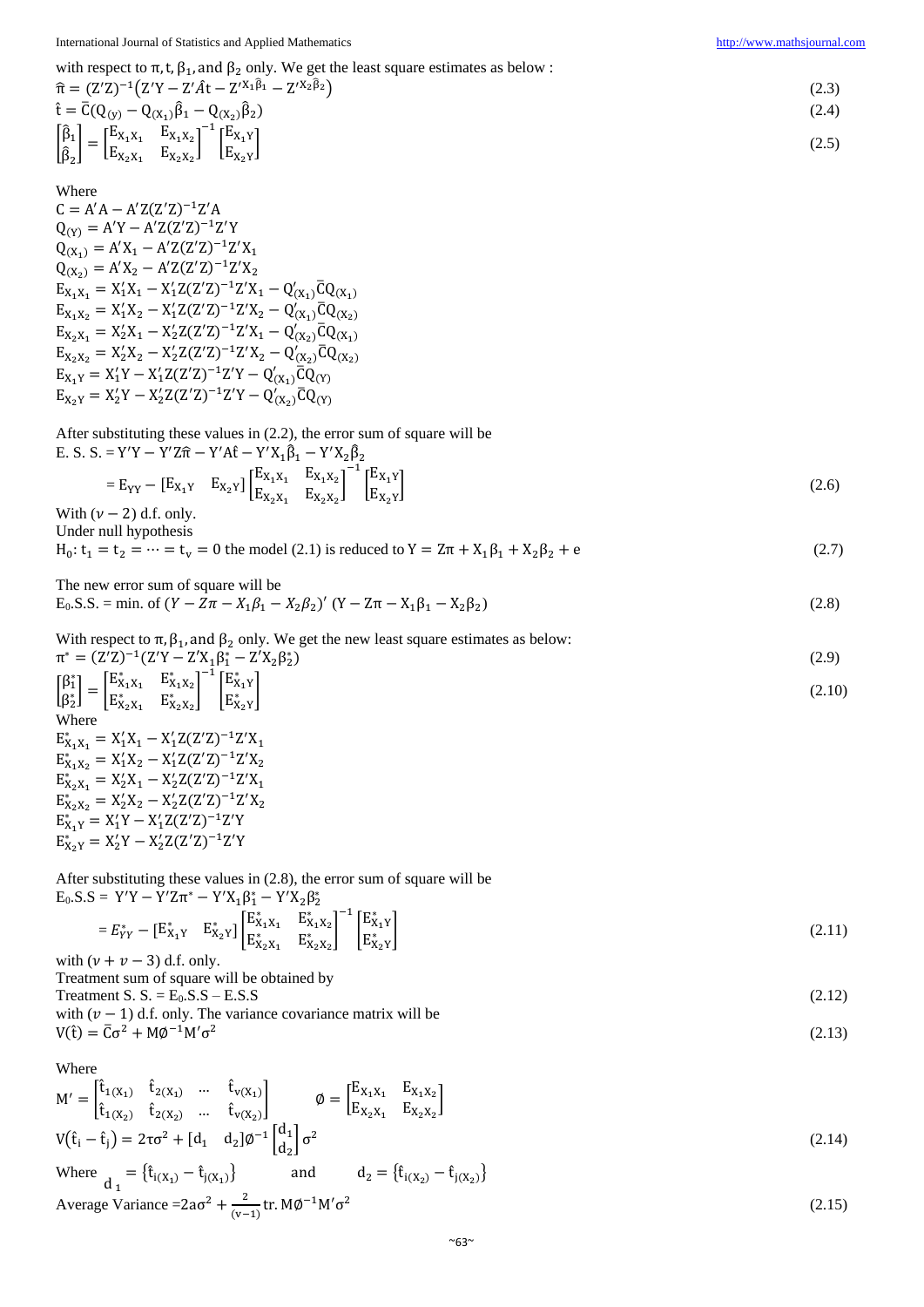Further discussion on this topic is not relevant to the present study and hence not been presented.

#### **Section 2**

Without loss of any generality, we may assume that the first  $k$  – treatments have been allotted to the first row and the first  $\lambda$  – treatments and  $(k + 1)<sup>th</sup>$ ,  $(k + 2)<sup>th</sup>$ , …..,  $(2k - \lambda)<sup>th</sup>$  treatments have been allotted to the second row. Thus, both the rows have first  $\lambda$ treatments in common. We assume that the two missing observations belong to the first treatment in first row, first column and to the  $(k + 1)$ <sup>th</sup> treatment in second row and second column respectively. The appropriate model for the analysis of such data is  $Y = E\mu + At + Dy + F\delta + \beta_1 X_1 + \beta_2 X_2 + e$  (2.16)

With usual notations. The covariate  $X_1$  will assume the value '1' in the first missing cell in first row and '0' elsewhere while the covariate  $X_2$  will assume the value '1' in the second missing cell in second row and '0' elsewhere. Now using the covariate analysis, the estimates of the missing observations are obtained as below:

$$
\begin{bmatrix}\n\hat{Y}_1 \\
\hat{Y}_2\n\end{bmatrix} = -\begin{bmatrix}\n\hat{\beta}_1 \\
\hat{\beta}_2\n\end{bmatrix} = -\phi^{-1} \begin{bmatrix}\nE_{X_1Y} \\
E_{X_2Y}\n\end{bmatrix} = -\begin{bmatrix}\nE_{X_1X_1} & E_{X_1X_2} \\
E_{X_2X_1} & E_{X_2X_2}\n\end{bmatrix}^{-1} \begin{bmatrix}\nE_{X_1Y} \\
E_{X_2Y}\n\end{bmatrix}
$$
\nWhere

\n
$$
\phi^{-1} = \frac{\lambda v k}{k} \begin{bmatrix}\n(k-1)(k-2) & 1 \\
1 & (k-1)(k-2)\n\end{bmatrix}^{-1} = \frac{\lambda v}{(k-1)^2(k-2)^2 - 1} \begin{bmatrix}\n(k-1)(k-2) & -1 \\
-1 & (k-1)(k-2)\n\end{bmatrix}
$$
\nAnd

\n
$$
\begin{bmatrix}\nE_{X_1Y} \\
E_{X_2Y}\n\end{bmatrix} = -\frac{1}{\lambda v k} \begin{bmatrix}\n\lambda v R_1 + \lambda k C_1 + k(kQ_1 - Q_1') - \lambda G \\
\lambda v R_2 + \lambda k C_2 + k(kQ_{k+1} - Q_2') - \lambda G\n\end{bmatrix}
$$
\nHence

\n
$$
\begin{bmatrix}\n\hat{Y}_1\n\end{bmatrix} = -\frac{1}{\lambda v k} \begin{bmatrix}\n(k-1) & -1 \\
1 & k(k-1) \end{bmatrix} \begin{bmatrix}\n\lambda v R_1 + \lambda k C_1 + k(kQ_1 - Q_1') - \lambda G\n\end{bmatrix}
$$
\n(2.19)

$$
\begin{bmatrix} \hat{Y}_1 \\ \hat{Y}_2 \end{bmatrix} = \frac{1}{k\{(k-1)^2(k-2)^2-1\}} \begin{bmatrix} (k-1) & -1 \\ -1 & (k-1) \end{bmatrix} \begin{bmatrix} \lambda vR_1 + \lambda kC_1 + k(kQ_1 - Q_1') - \lambda G \\ \lambda vR_2 + \lambda kC_2 + k(kQ_{k+1} - Q_2') - \lambda G \end{bmatrix}
$$
(2.18)

Where  $R_1$  and  $R_2$  are the respective totals of all the known cell observations of first and second row,  $C_1$  and  $C_2$  are the respective totals of all the known cell observations of first column and second column, and G is the total of all the known cell observations in the experiment.  $Q_1$  and  $Q_{k+1}$ are the adjusted treatment total of 1<sup>st</sup> and  $(k + 1)$ <sup>th</sup> treatment respectively.

 $Q'_1 = Q_1 + Q_2 + \cdots + Q_k$  = Total of all the adjusted treatment totals in the first row.  $Q'_2 = Q_1 + Q_2 + \cdots + Q_{\lambda} + Q_{k+1} + Q_{k+2} + \cdots + Q_{2k-\lambda}$  = Total of all the adjusted treatment totals in the second row. The error sum of square will be

E. S. S. = 
$$
(\hat{Y}_1^2 + \hat{Y}_2^2 + \sum_a Y_a^2) - \frac{1}{k} \{ (R_1 + \hat{Y}_1)^2 + (R_2 + \hat{Y}_2)^2 + \sum_{j=3}^b R_j^2 \} - \frac{1}{v} \{ (C_1 + \hat{Y}_1)^2 + (C_2 + \hat{Y}_2)^2 + \sum_{l=3}^k C_l^2 \} - \frac{k}{v^2} \sum Q_i^2 + \frac{(G + \hat{Y}_1 + \hat{Y}_2)^2}{vk}
$$
 (2.19)

 $H_0: t_1 = t_2 = \cdots = t_v = 0$ 

With  $\{(v-1)(k-2)-2\}$  d.f. only. Under null hypothesis

The model (2.16) is reduced to  $Y = E\mu + D\gamma + F\delta + \beta_1 X_1 + \beta_2 X_2 + e$  (2.20)

And we can obtain the new estimates of the missing observations as below :

$$
\begin{bmatrix} Y_1^* \\ Y_2^* \end{bmatrix} = -\begin{bmatrix} \beta_1^* \\ \beta_2^* \end{bmatrix} = -\begin{bmatrix} E_{X_1X_1}^* & E_{X_1X_2}^* \\ E_{X_2X_1}^* & E_{X_2X_2}^* \end{bmatrix}^{-1} \begin{bmatrix} E_{X_1Y}^* \\ E_{X_2Y}^* \end{bmatrix} = \begin{bmatrix} (k-1)(v-1) & 1 \\ 1 & (k-1)(v-1) \end{bmatrix}^{-1} \begin{bmatrix} vR_1 + kC_1 - G \\ vR_2 + kC_2 - G \end{bmatrix}
$$
\n
$$
= \frac{1}{(k-1)^2(v-1)^2 - 1} \begin{bmatrix} (v-1) & -1 \\ -1 & (v-1) \end{bmatrix} \begin{bmatrix} vR_1 + kC_1 - G \\ vR_2 + kC_2 - G \end{bmatrix} \tag{2.21}
$$

The error sum of square under the model (2.19) will be

E<sub>0</sub>. S. S. = 
$$
(Y_1^{*2} + Y_2^{*2} + \sum_a Y_a^2) - \frac{1}{k} \{ (R_1 + Y_1^{*})^2 + (R_2 + Y_2^{*})^2 + \sum_{j=3}^b R_j^2 \} - \frac{1}{v} \{ (C_1 + Y_1^{*})^2 + (C_2 + Y_2^{*})^2 + \sum_{l=3}^b C_l^2 \} + \frac{(G + Y_1^{*} + Y_2^{*})^2}{vk}
$$
 (2.22)

With  $\{(v-1)(k-1) - 2\}$  d.f. only. Treatment sum of square will be obtained by

The argument S. S. = 
$$
E_0
$$
.S.S – E.S.S (2.23)

With 
$$
(v - 1)
$$
 d.f. only. The variance covariance matrix will be  
\n
$$
V(\hat{t}) = \frac{k\sigma^2}{\lambda v} I_v + M\phi^{-1} M'\sigma^2
$$
\n(2.24)

Where

$$
M' = \frac{1}{\lambda v} \begin{bmatrix} k-1 & -1 & \cdots & -1 & -1 & -1 & \cdots -1 & 0 & 0 & \cdots & 0 & 0 & \cdots & 0 \\ -1 & -1 & -1 & \cdots & -1 & 0 & 0 & \cdots & 0 & k-1 & -1 & \cdots -1 & 0 & \cdots & 0 \end{bmatrix}
$$
 (2.25)

The variances of various elementary treatment contrasts are given below:  
\n
$$
V(\hat{t}_1 - \hat{t}_{k+1}) = \frac{2k\sigma^2}{\lambda v} + \frac{(k-1)\{(k-1)^2(k-2)+2k+k^2(k-2)\}\sigma^2}{\lambda v\{(k-1)^2(k-2)^2-1\}}\tag{2.26}
$$

$$
V(\hat{t}_1 - \hat{t}_u) = V(\hat{t}_{k+1} - \hat{t}_h) = \frac{2k\sigma^2}{\lambda v} + \frac{k^2(k-1)(k-2)\sigma^2}{\lambda v\{(k-1)^2(k-2)^2 - 1\}}
$$
(2.27)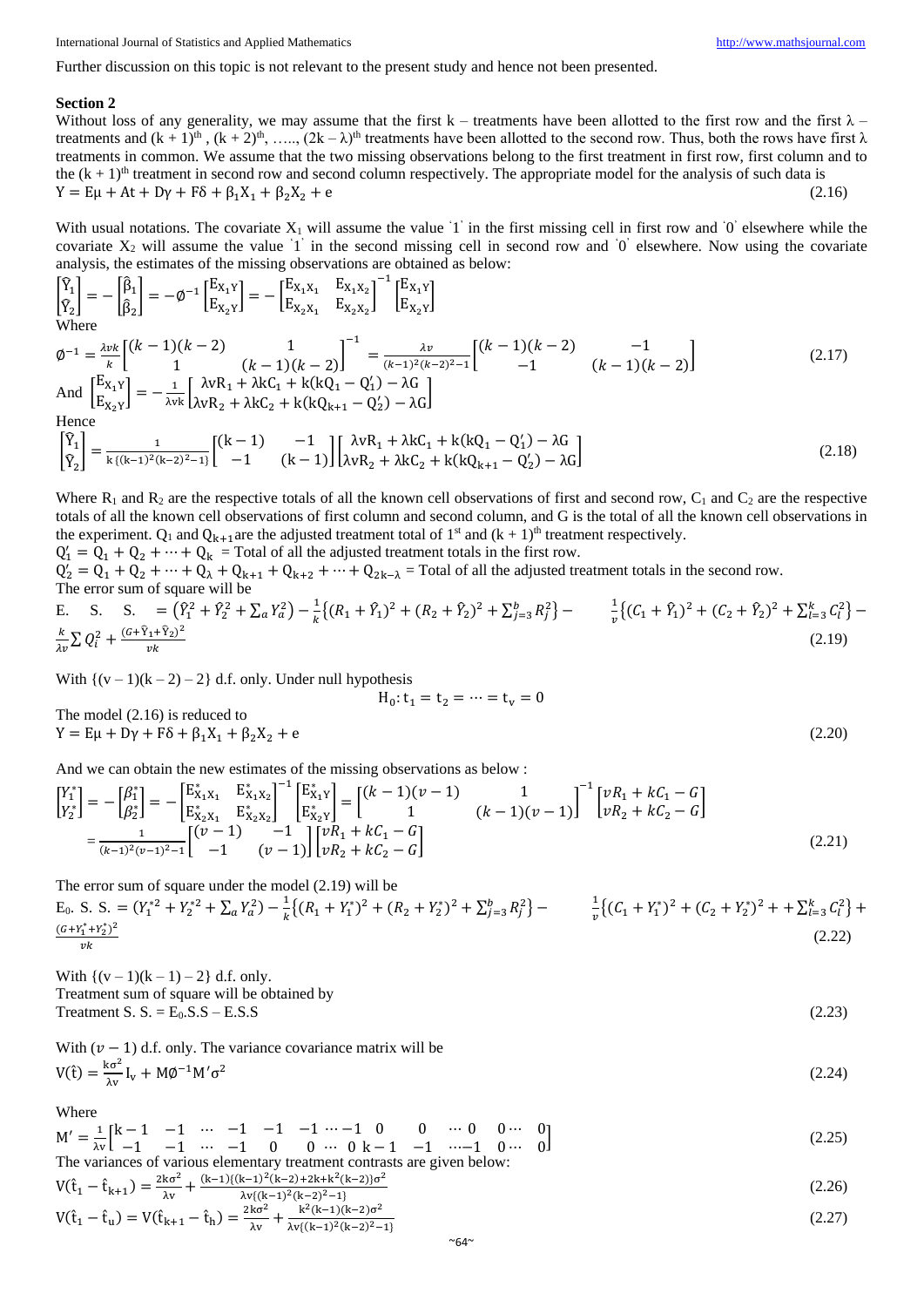International Journal of Statistics and Applied Mathematics [http://www.mathsjournal.com](http://www.mathsjournal.com/)

$$
(u = 2, ..., \lambda; h = k + 2, ..., 2k - \lambda)
$$
  
\n
$$
V(\hat{t}_1 - \hat{t}_w) = \frac{2k\sigma^2}{\lambda v} + \frac{[(k-1)(k-2)(k^2+1)+2k]\sigma^2}{\lambda v\{(k-1)^2(k-2)^2-1\}}
$$
\n
$$
(2.28)
$$

$$
V(\hat{t}_1 - \hat{t}_h) = V(\hat{t}_{k+1} - \hat{t}_g) = \frac{2k\sigma^2}{\lambda v} + \frac{(k-1)^3(k-2)\sigma^2}{\lambda v\{(k-1)^2(k-2)^2 - 1\}}
$$
(2.29)

$$
(g = 2k - \lambda + 1, ..., v)
$$
  

$$
V(\hat{t}_1 - \hat{t}_g) = \frac{2k\sigma^2}{\lambda v} + \frac{(k-1)\{(k-2)(k-1)^2 + k\}\sigma^2}{\lambda v\{(k-1)^2(k-2)^2 - 1\}}
$$
 (2.30)

$$
V(\hat{t}_{u} - \hat{t}_{w}) = V(\hat{t}_{u} - \hat{t}_{h}) = V(\hat{t}_{w} - \hat{t}_{g}) = V(\hat{t}_{h} - \hat{t}_{g}) = \frac{2k\sigma^{2}}{\lambda v} + \frac{(k-1)(k-2)\sigma^{2}}{\lambda v\{(k-1)^{2}(k-2)^{2}-1\}}
$$
(2.31)

$$
V(\hat{t}_{k+1} - \hat{t}_u) = \frac{2k\sigma^2}{\lambda v} + \frac{\{(k-1)(k-2)(k^2+1)-2k\}\sigma^2}{\lambda v\{(k-1)^2(k-2)^2-1\}}
$$
(2.32)

$$
V(\hat{t}_{u} - \hat{t}_{g}) = \frac{2k\sigma^{2}}{\lambda v} + \frac{2\sigma^{2}}{\lambda v\{(k-1)(k-2)+1\}}
$$
(2.33)

$$
V(\hat{t}_{k+1}) - \hat{t}_w = \frac{2k\sigma^2}{\lambda v} + \frac{(k-1)[(k-2)\{(k-1)^2+1\} - 2]\sigma^2}{\lambda v\{(k-1)^2(k-2)^2 - 1\}}
$$
(2.34)

$$
V(\hat{\mathbf{t}}_{\mathbf{u}} - \hat{\mathbf{t}}_{\mathbf{u'}}) = V(\hat{\mathbf{t}}_{\mathbf{w}} - \hat{\mathbf{t}}_{\mathbf{w'}}) = V(\hat{\mathbf{t}}_{\mathbf{h}} - \hat{\mathbf{t}}_{\mathbf{h'}}) = V(\hat{\mathbf{t}}_{\mathbf{g}} - \hat{\mathbf{t}}_{\mathbf{g'}}) = \frac{2k\sigma^2}{\lambda y}
$$
(2.35)

This is to be noted that the values of various variances of the elementary treatment contrasts get increased when missing observations occur.

Average Variance = 
$$
\frac{2k\sigma^2}{\lambda v} + \frac{4\{k(k-1)^2(k-2)+k-\lambda\}\sigma^2}{\lambda v(v-1)\{(k-1)^2(k-2)^2-1\}}
$$
(2.36)

Relative Efficiency = 
$$
\frac{k(v-1)\{(k-1)^2(k-2)^2-1\}}{k(v-1)\{(k-1)^2(k-2)^2-1\}+2\{k(k-1)^2(k-2)+k-\lambda\}}
$$
(2.37)

Relative Loss in Efficiency 
$$
= \frac{2\{k(k-1)^2(k-2)+k-\lambda\}}{k(\nu-1)\{(k-1)^2(k-2)^2-1\}+2\{k(k-1)^2(k-2)+k-\lambda\}} \tag{2.38}
$$

Bias = 
$$
\frac{(v-1)(k-1)}{vk} \left\{ (\widehat{Y}_1 - Y_1^*)^2 + (\widehat{Y}_2 - Y_2^*)^2 \right\} + \frac{2}{vk} (\widehat{Y}_1 - Y_1^*) (\widehat{Y}_2 - Y_2^*)
$$
(2.39)

**Illustration:** Consider the data obtained from a Youden Square Design with parameters  $v = b = 5$ ,  $r = k = 4$ ,  $\lambda = 3$ . The two missing observations belong to first treatment A from the first two rows.

| <b>Rows</b> | Columns  |          |          |          |
|-------------|----------|----------|----------|----------|
|             |          |          | Ш        |          |
|             |          | $B = 20$ | $C = 23$ | $D = 25$ |
|             | $B = 16$ | $A = 18$ | $E = -$  | $C = 29$ |
| Ш           | $C = 14$ | $D = 19$ | $A = 12$ | $E = 20$ |
|             | $D = 18$ | $E = 18$ | $B = 15$ | $A = 13$ |
|             | $E = 17$ | $C = 16$ | $D = 24$ | $B = 20$ |

By using (2.18), and (2.19), we get  $\widehat{Y}_1 = 11.66,$   $\widehat{Y}_2 = 27.06,$  E. S. S. = 27.6876 with 6 df only. By using (2.21), and (2.22), we get  $Y_1^* = 20.1538$ ,  $Y_2^* = 21.1538$ ,  $E_0$  $E_0$ . S. S. = 165.6692 with 10 df only. By using (2.23), we get Treatment S. S. =  $E_0$ . S. S. –  $E$ . S. S. = 137.9816 with 4 df only. The variances of elementary treatment contrast are obtained as  $V(\hat{t}_A - \hat{t}_B) = V(\hat{t}_A - \hat{t}_C) = \frac{8\sigma^2}{15}$  $\frac{3\sigma^2}{15} + \frac{14\sigma^2}{45}$ 45  $V(\hat{t}_A - \hat{t}_D) = \frac{8\sigma^2}{15}$  $\frac{3\sigma^2}{15} + \frac{32\sigma^2}{35}$ 35  $V(\hat{t}_B - \hat{t}_D) = V(\hat{t}_C - \hat{t}_D) = \frac{8\sigma^2}{15}$  $\frac{3\sigma^2}{15} + \frac{2\sigma^2}{175}$ 175  $V(\hat{t}_B - \hat{t}_E) = V(\hat{t}_C - \hat{t}_E) = \frac{8\sigma^2}{15}$  $\frac{3\sigma^2}{15} + \frac{94\sigma^2}{125}$ 125  $V(\hat{t}_D - \hat{t}_E) = \frac{8\sigma^2}{15}$  $\frac{3\sigma^2}{15} + \frac{18\sigma^2}{175}$ 175  $V(\hat{t}_A - \hat{t}_E) = \frac{8\sigma^2}{15}$  $\frac{3\sigma^2}{15} + \frac{58\sigma^2}{175}$ 175  $V(\hat{t}_B - \hat{t}_C) = \frac{8\sigma^2}{15}$ 15<br> $8\sigma^2$ , 73σ<sup>2</sup> Average Variance  $=$   $\frac{8\sigma^2}{15} + \frac{73\sigma^2}{525}$ <br>Relative Efficiency  $=$   $\frac{280}{303}$ Relative Loss in Efficiency  $=$   $\frac{23}{303}$ 

### **References**

- 1. Allen FE, Wishart J. A method of estimating the yield of a missing plot in field experiments. J Agri. Sci. 1930; 20:399-406
- 2. Bartlett MS. Some examples of statistical methods of research in agriculture and applied biology. J Royal. Soc. 1937; B4:137-187.